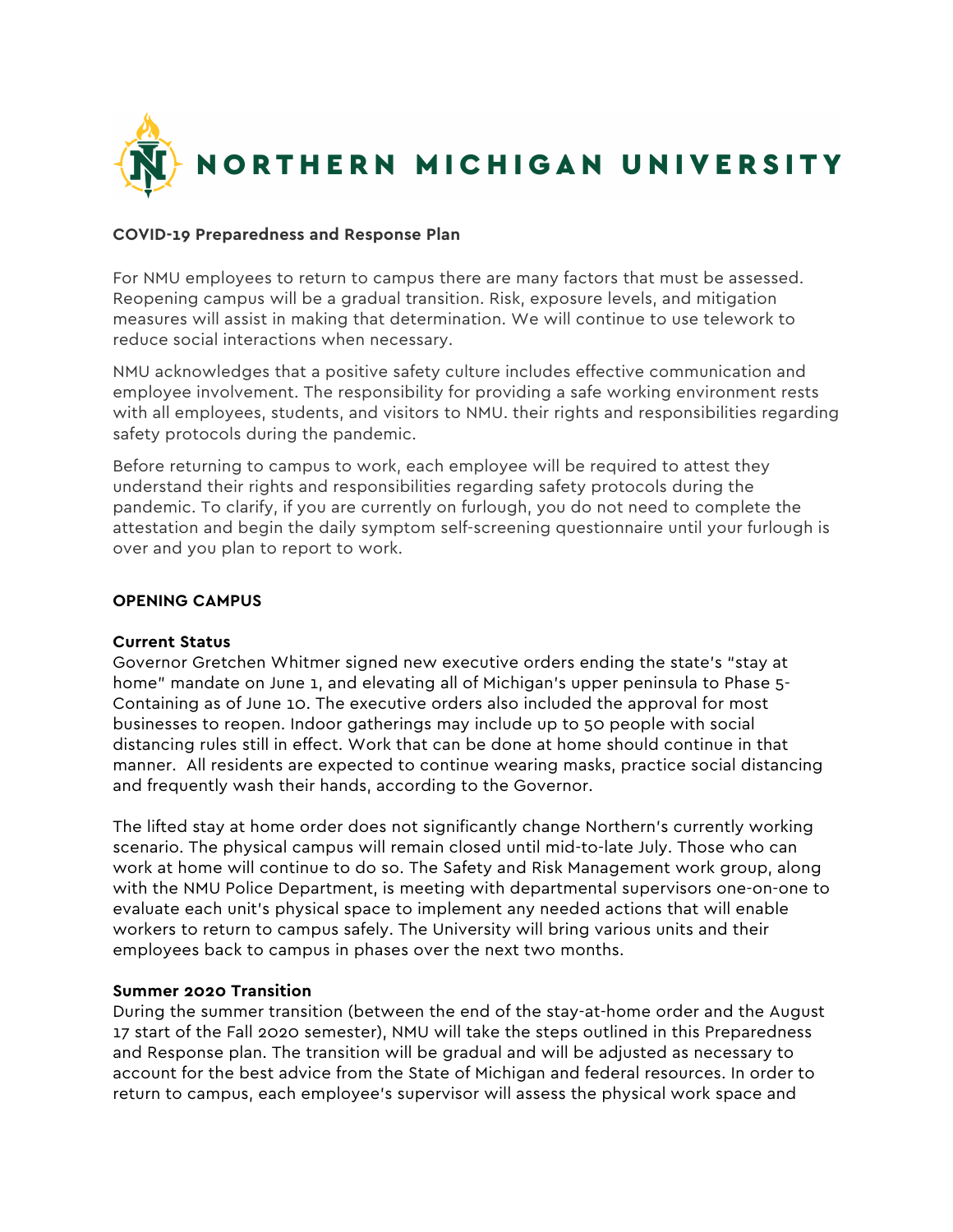work functions to plan for safety. Then each employee will become familiar with the safety readiness requirements. When this is complete, the NMU Police can reactivate the employee's access to campus buildings.

# **IMPORTANT INFORMATION FOR ALL EMPLOYEES: REQUIREMENTS FOR RETURNING TO CAMPUS**

# **Safety Readiness Overview**

Before returning to campus, all employees will attest they have read this Preparedness and Response Plan. A link allowing employees to attest to their understanding of the information is expected to be added to this site by June 4, 2020.

The basic categories of readiness are to:

- Understand how to recognize COVID-19 symptoms
- Know how to use the Daily Self-Screening Questionnaire and report symptoms or possible exposure
- Become aware of the workplace hygiene expectations
- Become familiar with new cleaning requirements
- Recognize the additional options available to mitigate risk
- Know how to report safety concerns
- Know where to get answers about employment questions, such as paid sick leave, furlough, remote work, Families First Coronavirus Response Act (FFCRA), and other human resources issues
- Become familiar with the other safety efforts occurring all over campus

# **Workplace Hygiene**

All employees will:

- Become familiar with COVID-19 symptoms.
- Self-assess for symptoms and risk by using the Daily Self-Screening Questionnaire each day before reporting for work. Reminders about this requirement will be posted and attached to time-keeping resources as well.
- Call their supervisor if COVID-19 symptoms appear. Symptomatic employees will stay home and seek appropriate medical care. Any employee who develops symptoms during the work day will return home. In addition, employees are expected to contact their supervisor if they, or someone they reside with, has COVID-19 symptoms as described by the CDC.
- Understand that Building Maintenance staff will regularly sanitize common areas; they will not sanitize each office or work space unless specially requested.
- Sanitize shared equipment after each use. Do not spray cleaning solution on electronics or screens. Use a cloth or paper towel dampened with sanitizing fluid and wipe electronic equipment. A how-to guide on cleaning, sanitizing and disinfecting can be found under "How to Clean and Sanitize or Disinfect."
- Report issues or concerns about the work space, working on campus, and/or contact with others to your supervisor. If you feel that your supervisor has not addressed your concern, report to one of the Logistics work-group contacts.
- Wash your hands often with soap and water for at least twenty seconds.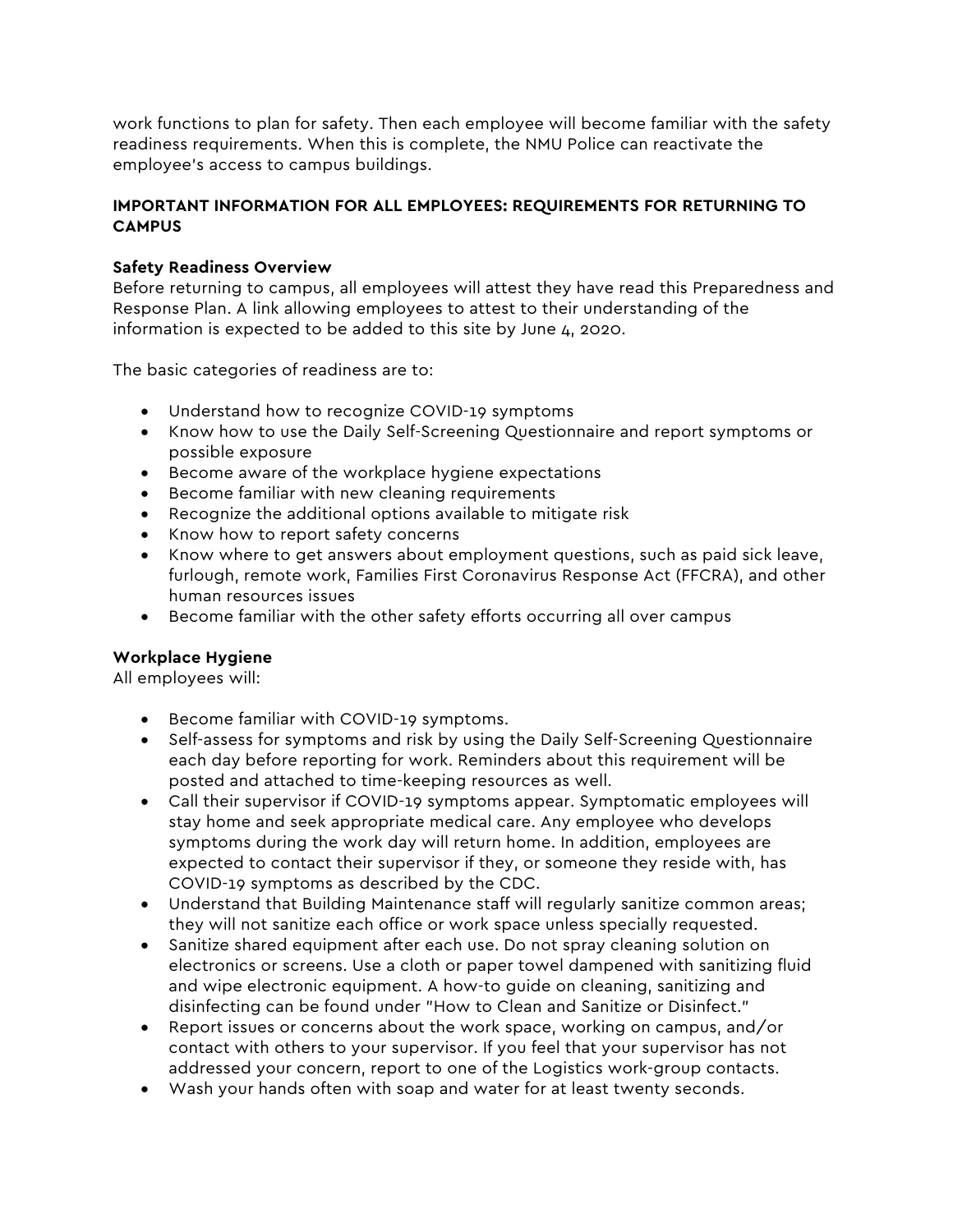- Use 60% (or higher) alcohol-based hand sanitizers when hand-washing is not available. Two hundred and fifty hand sanitizing stations have been ordered and will be installed on campus.
- Avoid touching your eyes, nose, and mouth.
- Follow respiratory etiquette, including covering coughs and sneezes with your elbow or a tissue; immediately dispose of the tissue.
- Avoid unnecessary sharing of office supplies, phones, equipment, and tools.
- Clean and sanitize any shared tools or equipment after each use.
- Clean and sanitize commonly touched surfaces frequently (i.e. door handles, light switches, chair arms) with a non-bleach Environmental Protection Agency (EPA) approved cleaning agent. Cleaning supplies are supplied by NMU.
- If document signatures are required, determine whether alternatives (electronic or verbal acknowledgment) can be substituted or if pens will have to be sanitized after each use.
- Avoid sharing vehicles (for university business travel) when possible.
- Social distance six feet or more.
- Wear masks when in shared spaces and interacting with others. The university will provide two masks to each employee and make available a disposable mask to campus visitors. See the CDC guide for face coverings.
- Use barriers when distance of six feet or less is required.
- Avoid handshaking or other forms of physical contact.
- Attempt to interact by phone or video instead of in-person.
- Employees should work with their supervisor in the return-to-campus plan. Options may include working from home part or full time; alternating or staggering work times (to limit close contact with other employees); tele-meetings rather than inperson meetings; identifying alternate work areas within campus; as well as other ideas. Some functions cannot be performed off campus but many of these can be altered to limit close contact with others.

# **Know Basics About COVID-19**

The CDC advises that there is currently no vaccine to prevent the coronavirus disease 2019 (COVID-19). The best way to prevent illness is to avoid being exposed to this virus. The virus is thought to spread mainly from person to person:

- Between people who are in close contact with another (within about 6 feet).
- Through respiratory droplets produced when an infected person coughs, sneezes or talks. The National Institute of Health indicates that droplets can live in the air for up to three hours, but that the droplets expelled by speech only remain in the air for as long as 14 minutes (sources PNAS and NIH).
- These droplets can land in the mouths or noses of people who are nearby or possibly inhaled into the lungs.
- Some recent studies have suggested that COVID-19 may be spread by people who are not showing symptoms.

It may be possible for a person to get COVID-19 by touching a surface or object that has the virus on it and then touching their own mouth, nose, or possibly their eyes. This is not thought to be the main way the virus spreads, but the CDC continues to post updated information as it becomes available. The amount of time that the virus can remain alive on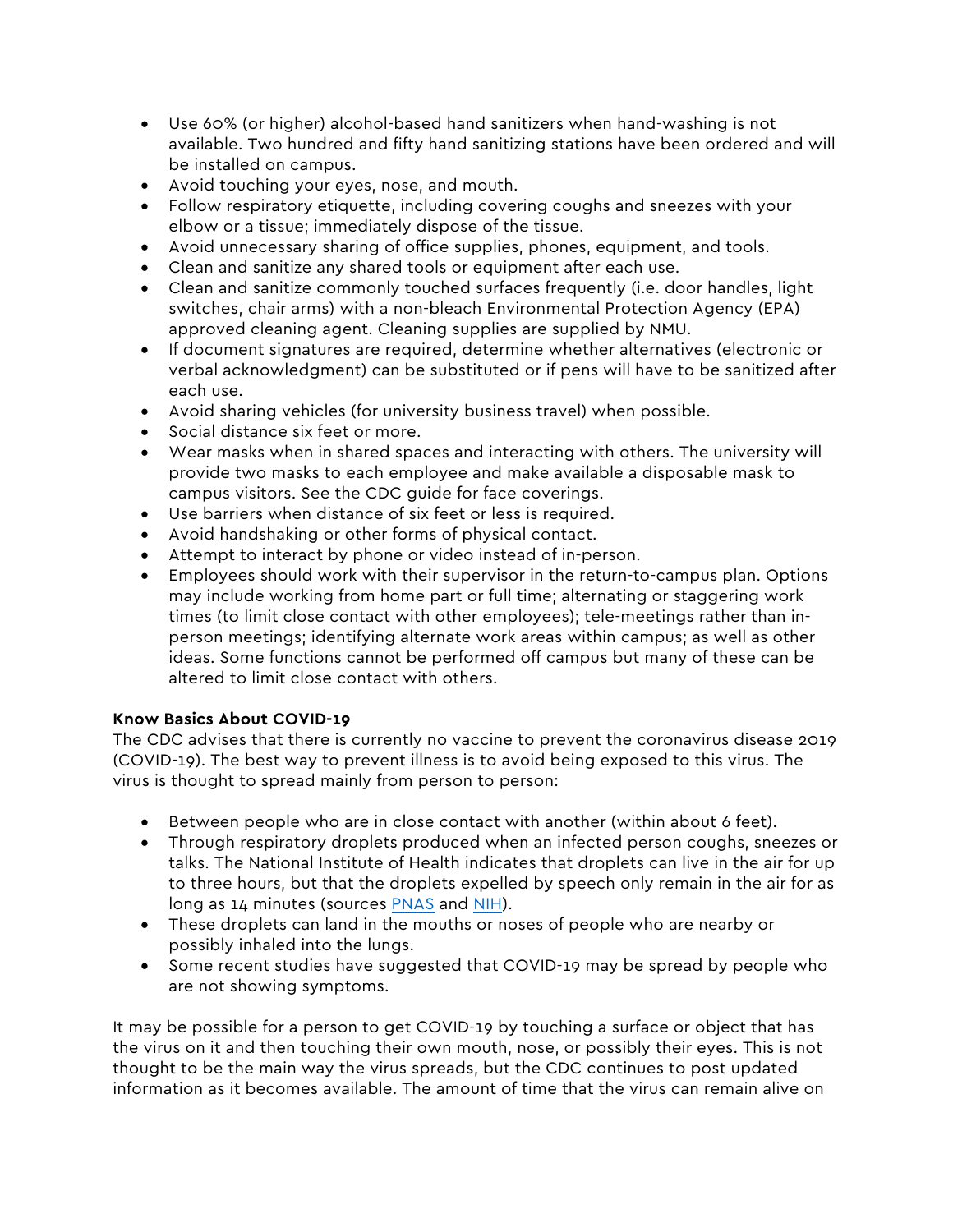surfaces varies from 24 hours for cardboard to 3 days for non-porous surfaces like stainless steel (NIH).

More information is available from the CDC.

# **Daily Self-Screening Questionnaire And Covid-19 Symptoms**

Prior to arriving on campus to work, each employee will self-assess for COVID-19 risks by using the Daily Self-Screening Questionaire. At NMU, most employees do not need to submit a form or sign on to an app to evidence that the self-screening is complete; if a form is required, the department supervisor will inform each employee of the requirement. Each day, by reporting to work on campus, employees are attesting that they have reviewed the questionnaire, feel well, do not have apparent COVID-19 symptoms, and do not know that they have been exposed to a COVID-19 positive individual.

Contact your supervisor if you feel unwell, are experiencing COVID-19 symptoms, or believe you have been exposed to someone with the COVID-19 virus. Human Resources is available to provide information about accommodation or medical leave. This questionnaire does not replace the judgment of healthcare professionals. Please follow recommendations from your healthcare professionals, who will also recommend COVID-19 testing when they consider it prudent or necessary.

# **Daily Self-Screening Questionnaire**

How to self-assess: First, consider whether you feel physically well. Seek immediate medical attention if you have any of the emergency warning signs, which include trouble breathing, persistent pain or pressure in the chest, new confusion or inability to wake up, or bluish lips or face. Then self-assess for any new\* symptoms that may indicate COVID-19:

- Cough, newly developed or worsening
- Shortness of breath or difficulty breathing
- Chills or repeated shaking with chills
- Feeling feverish\*
- Muscle aches
- Abdominal pain
- Runny nose
- Headache
- Sore throat
- Nausea or vomiting
- Recent loss of smell or taste

Also, self-assess for COVID-19 risks, such as:

- Someone in your household has been diagnosed with COVID-19 or is displaying COVID-19 symptoms
- You know that you have been exposed to someone with COVID-19

\*To clarify, employees should assess for new symptoms, and not symptoms related to other known medical issues and medications. Generally, a temperature of 100.4F or higher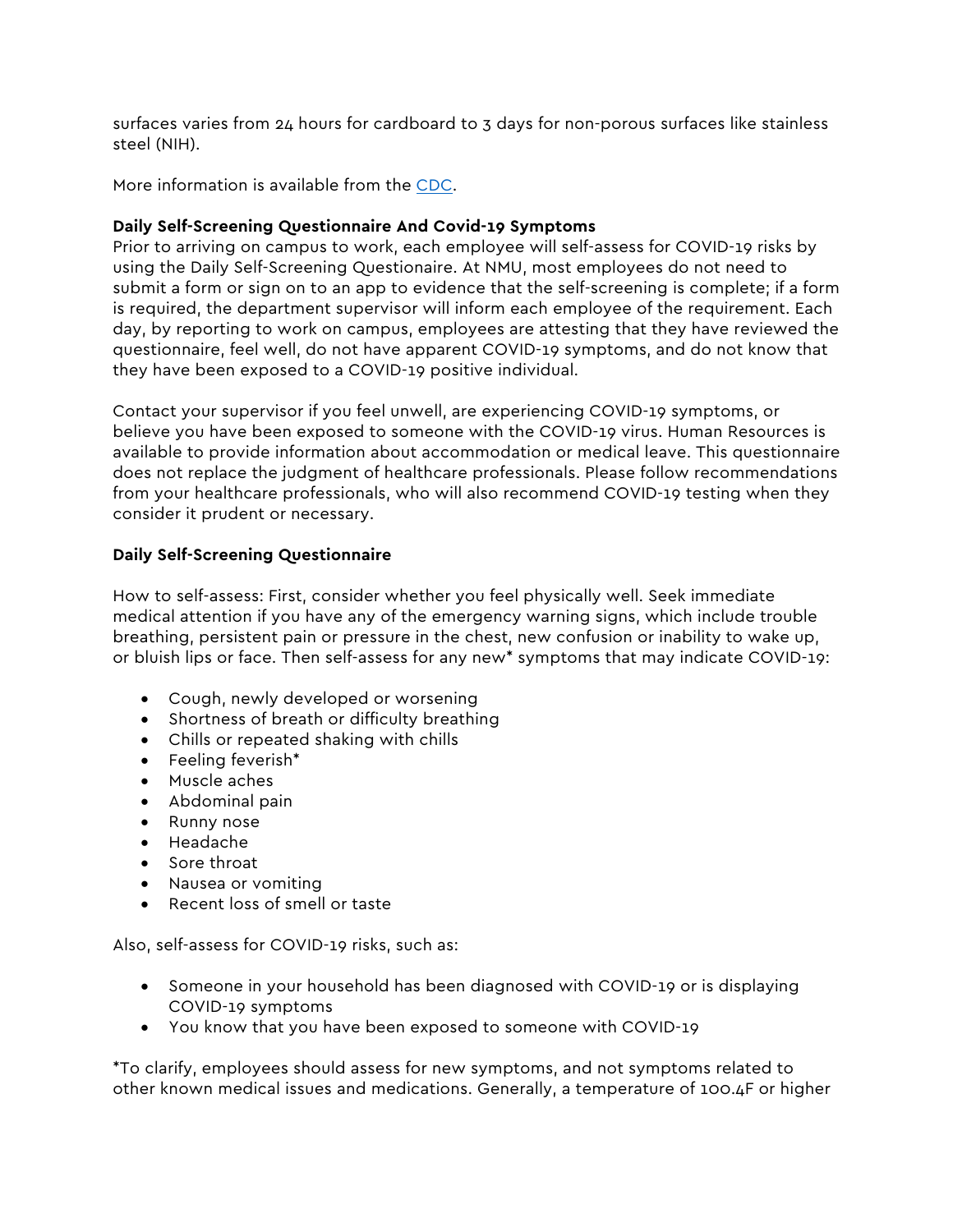is considered a fever. Employees can pick up 10 disposable thermometers, called Thermadots, from NMU Police Dispatch in the Services Building on Sugarloaf Avenue.

## **Symptoms While at Work**

If symptoms present while an employee is at work, the employee will call their supervisor, or wear a mask and inform their supervisor. If it is safe for the employee to drive, they should leave campus to go home. If a ride or emergency transportation is needed, call 911, and if possible, segregate the employee from others who may be in the area. Except for emergencies, further treatment or testing should be arranged by the employee from home.

The supervisor should obtain contact information in order to fill out the COVID-19 Reporting Intake Form. For instance, the supervisor may arrange to talk to the employee at a specified phone number after the employee has arrived at their home. The supervisor is expected to begin the reporting protocol within one hour; NMU is required to complete the reporting process within 24 hours.

# **Exposure or Possible Exposure to COVID-19 Positive Individuals**

Employees who have been diagnosed with COVID-19 or who have been exposed to COVID-19 positive individuals, should notify their supervisor. The supervisor will fill out the COVID-19 Reporting Intake Form.

# **Testing and Contact Tracing**

Testing and contact tracing has been coordinated between the Health Matters Work Group and the Marquette County Health Department. As testing became available, first responders and health workers were tested. Symptomatic students, faculty, and staff were also tested. On June 1, The NMU Health Center announced expanded capacity for bloodantibody testing for staff, faculty, and their immediate family members.

As more diagnostic and antibody test options become available, the university will continue to coordinate with the Health Department. Currently, NMU asks each supervisor to use COVID-19 Reporting Intake Form and protocol. The form will aid the university and the Marquette County Health Department in contact tracing as well as reporting requirements.

If testing indicates an employee is positive for the COVID-19 virus, NMU will inform employees in their immediate work area that an employee has tested positive. While it may be obvious in small departments who is not reporting to work, be aware that we are not allowed to divulge the name of the COVID-19 positive person to their co-workers. Human Resources will guide supervisors on the contact call requirements.

This guide will be updated if testing and contact tracing protocols change.

# **Self-Quarantining and Returning to Work After Home Isolation**

NMU employees are requested to remain off campus property if COVID-19 symptoms are present, if an employee has been directly exposed to COVID-19, or if an employee has a positive COVID-19 test result. Follow CDC recommendations for self-quarantining guidelines.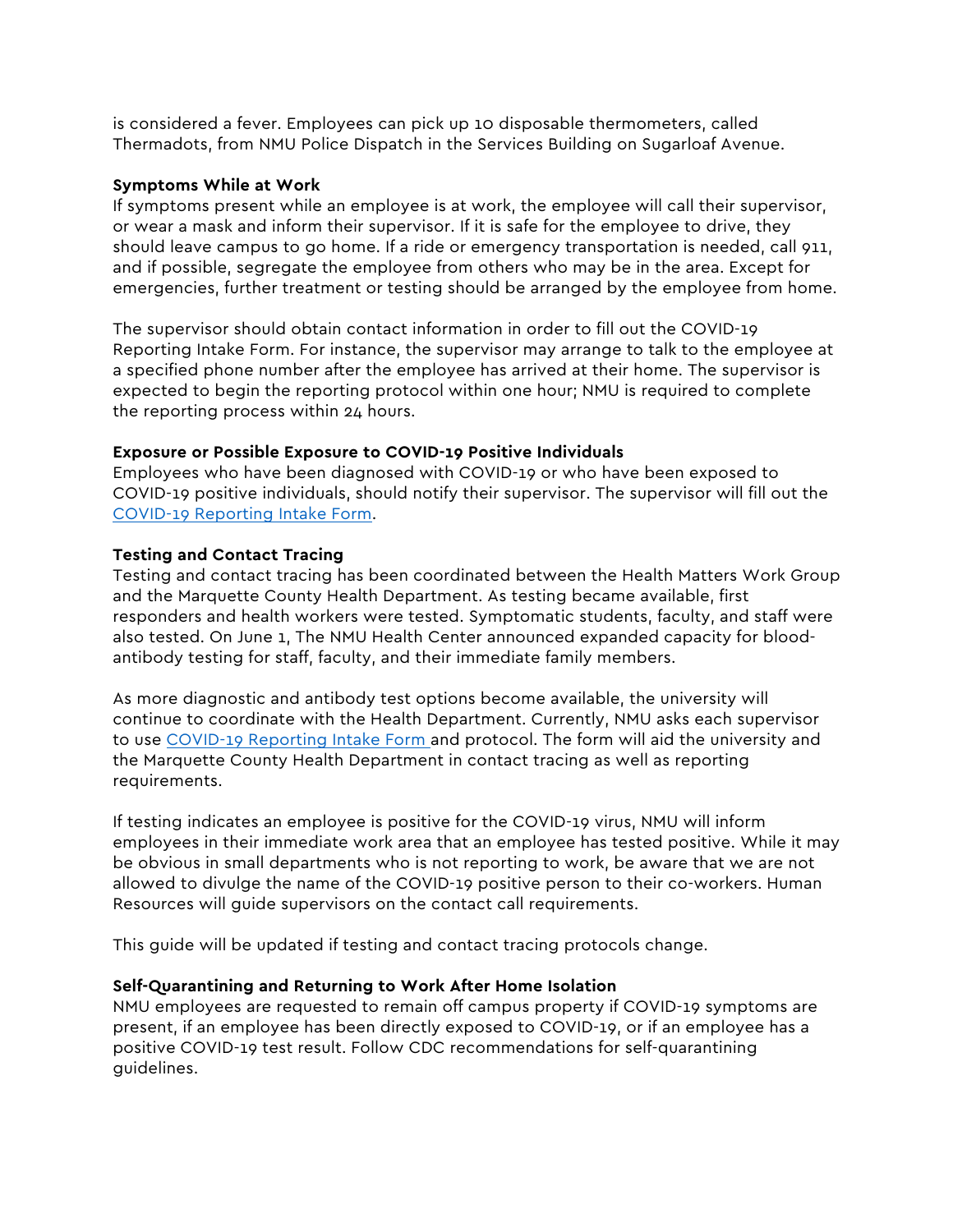Those who have been home under isolation may return to work following the most current CDC guidance. Employees returning to work from an approved medical leave should contact Human Resources and submit a medical clearance releasing them to return to work.

## **Personal Protection Equipment**

Personal Protective Equipment (PPE) is required on campus. Wear cloth face coverings (masks) when in shared spaces and interacting with others. The university will provide two masks to each employee and make available a disposable mask for visitors to campus. See the CDC guide for more information about face coverings. The university will provide gloves for cleaning. The university is also obtaining or making Plexiglas desk shields for those who will eventually be in contact with visitors. The need for special PPE (beyond face coverings and gloves for cleaning) will be considered when supervisors assess the physical work spaces before employees return to work.

This is a good youtube video about wearing masks and gloves.

All PPE can be requested by supervisors from the Safety Department. The Safety Department is in the process of developing an ordering site that will be placed on the MyNMU page; until then call x2151 or email safety@nmu.edu. Ordering from the Safety Department allows NMU to obtain bulk pricing and it is believed that bulk ordering will aid the university in receiving all the supplies needed in a timely manner. PPE that is being ordered in response to the COVID-19 pandemic will be paid-for by the university and not by the individual department. PPE that would have been ordered to support classroom or other university operations should still be ordered through the Safety Department, but will be charged to the department's regular organization budget.

Other PPE, such as gowns, face shields, and N95 respirators are provided for those who need them for their jobs. These PPE require special testing and training before they are effective. Contact the Safety Department if you or your department requires special PPE.

# **Travel Restrictions**

With the end of the state's "stay at home" order, university domestic travel restrictions are now lifted, but international travel restrictions remain in place at this time. Employees will no longer have to self-isolate 14 days if they travel outside of Region 8, unless they travel to an area still under a "stay at home" order. However, employees whose personal travel takes them outside of the U.S. must be tested for COVID-19 and have a negative result or complete a 14-day self-isolation prior to coming on campus.

# **How to Clean and Sanitize or Disinfect**

Cleaning with soap and water reduces the number of germs, dirt and impurities on the surface. Disinfecting kills germs on surfaces. According to the CDC, disinfecting refers to killing nearly 100 percent of the germs on a surface or object, while sanitizing refers to lowering the number of germs to a safe level by using a cleaning or disinfecting process. When you spray a surface with a general purpose cleaner and wipe it immediately, it is considered cleaned and sanitized. When you clean a surface and then spray a disinfectant and allow the solution to remain on the surface for the required amount of time, it is considered disinfected.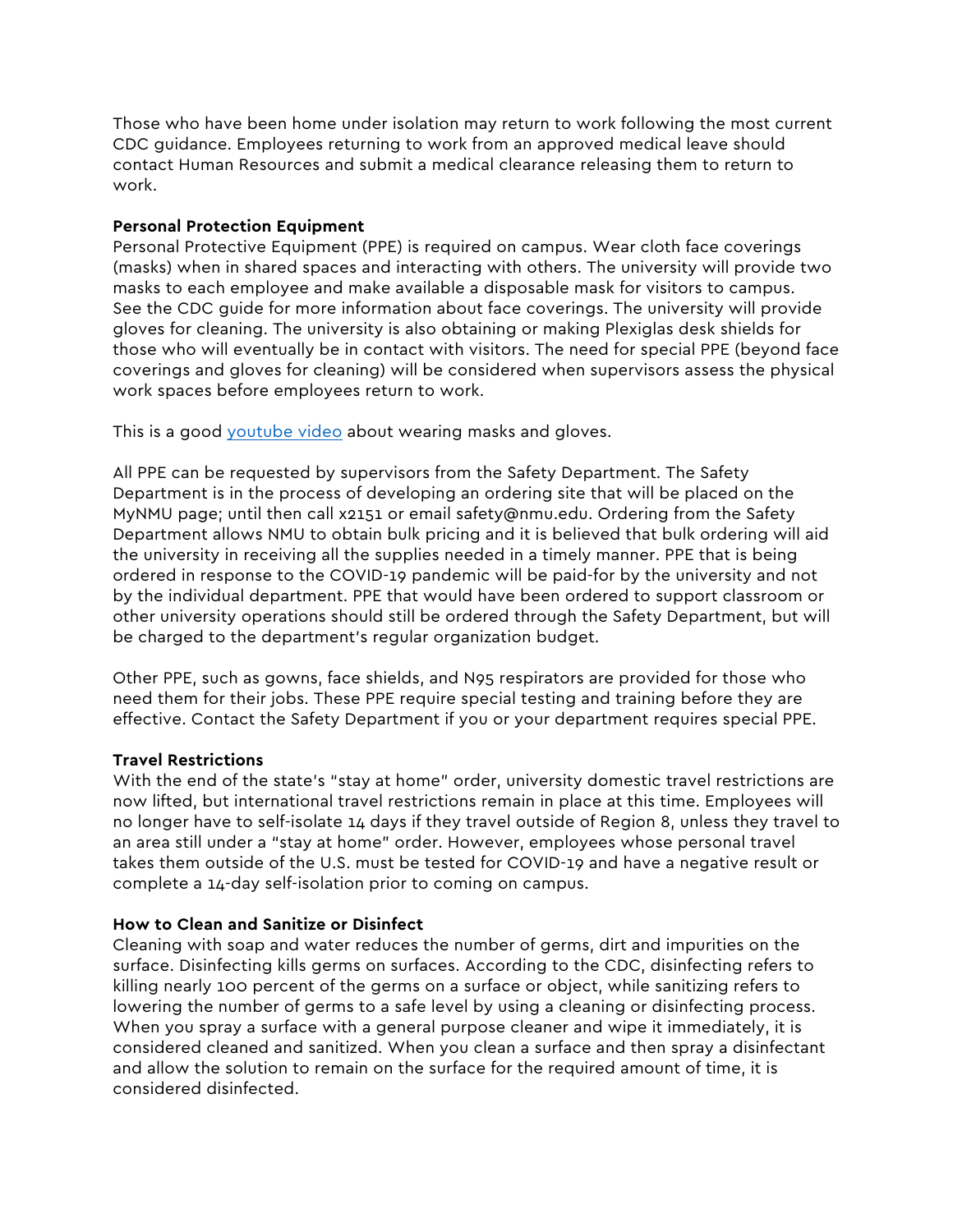NMU does NOT use the term "deep cleaning" to refer to the process that will be used if an employee or student is reported to have exhibited COVID-19 symptoms. NMU Building Maintenance staff does "deep clean" some areas, cleaning carpet, windowsills, flat spaces, etc. for instance, when dorm rooms and classrooms are vacated at the end of the school year. After a report of COVID-19 symptoms, though, NMU custodial staff will disinfect the area if requested, but does not "deep clean" the area after for disinfection.

At NMU, we cannot use bleach inside buildings to disinfect. Use one of the other EPA approved sanitized/disinfectants. If you are able to procure an unused spray bottle, NMU Building Maintenance custodial staff can provide a water-based cleaning/sanitizing agent called Aqueous Ozone. However, after consideration, we have decided that we will not put the product into used bottles.

To clean and sanitize/disinfect:

- Wear disposable gloves to clean and sanitize or disinfect.
- Clean and sanitize surfaces using soap and water or a general purpose cleaner to wipe a surface clean. To disinfect, use a spray disinfectant and allow it to sit on the surfaces for the recommended time (as shown by the manufacturer). For aqueous ozone, allow the product to sit for 10 minutes.
- Frequently touched surfaces and objects in public places, such as point of sale keypads, should be cleaned and sanitized before each use.
- High touch surfaces include tables, doorknobs, light switches, countertops, handles, desks, phones, keyboards, toilets, faucets, sinks. These should be sanitized regularly.
- For electronics, such as tablets, touch screens, keyboards, terminal screens, and remote controls, use an EPA approved cleaner to spray a paper towel. Use the damp towel to clean the electronic equipment. Spraying directly on the equipment will eventually short the equipment and render it unusable.
- Dispose of gloves, paper towels, and any other cleaning supplies in a bag-lined garbage can. Wash your hands or use a hand sanitizer.

# **RESPONSIBILITIES FOR SPECIFIC GROUPS**

# **For Deans, Department Heads, and Others Who Supervise**

Before accepting employees back to campus to work, supervisors will:

- Read the Risk Assessment and Mitigation section of this document below. Conduct a risk assessment to identify risk mitigation options that will be appropriate for your areas. Important Note: Classroom space is being addressed by the Academic Work Group, headed by Rob Winn. Deans and Department Heads do not have to assess classroom space for faculty.
- Contact a Logistics Team/work group contact person when there is a specific question or concern. Supervisors do not have to individually research or determine the appropriate action for every circumstance. The work groups have been assigned with the specific purpose of assisting return-to-work safety.
- Consider requesting a hazard review of the physical space where your employees work. The Campus Safety/Risk Management workgroup will visit your work area and help you identify changes that you can make to minimize risk between workers. Do NOT install risk mitigation measures yourself or direct Facilities staff to install them.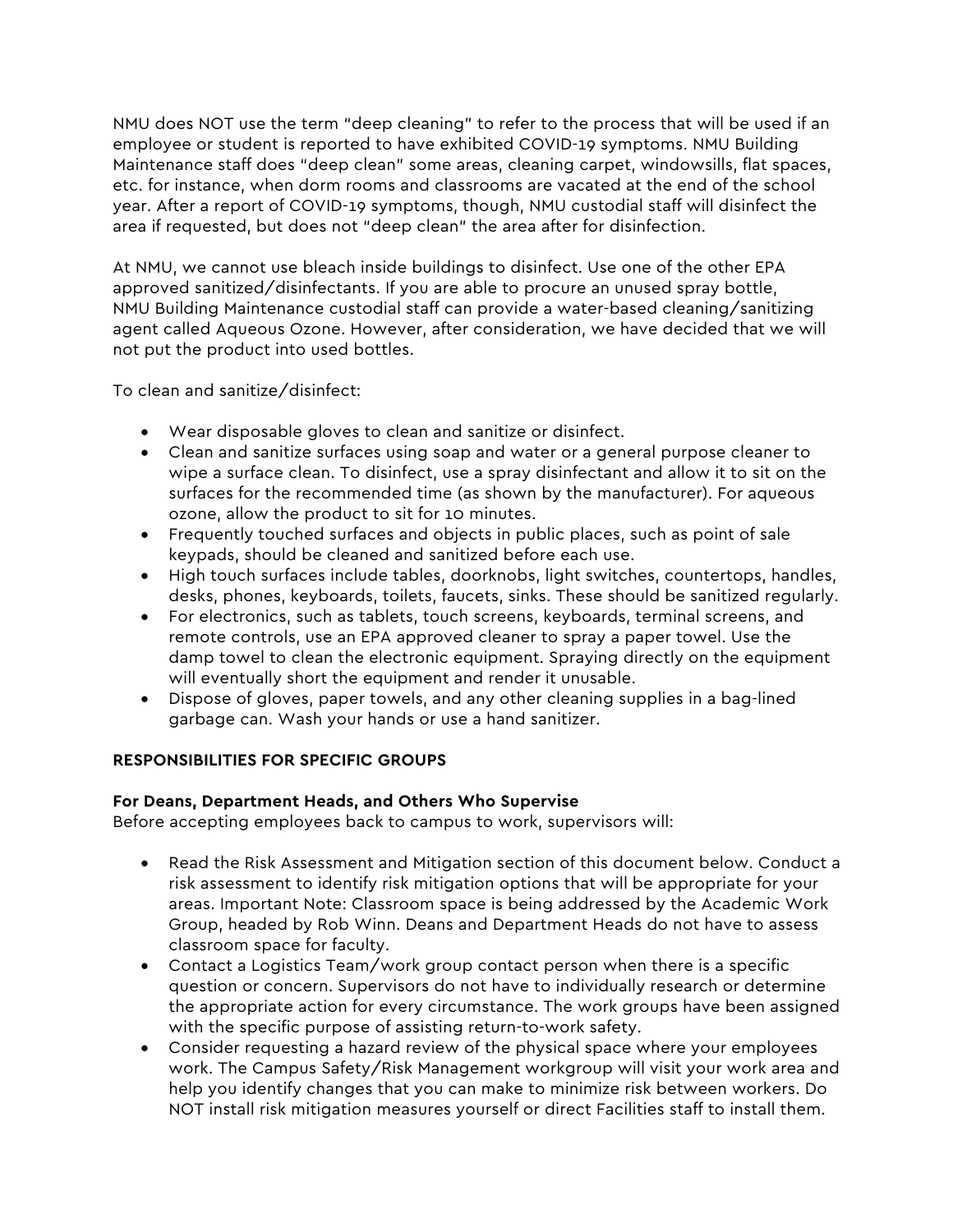Curtains, shields, mechanisms to block entry, etc. have been featured on news programs, but often present fire hazards and building code violations. Even using a wedge to keep a door open may cause issues that you did not expect. Please check with Campus Safety before making changes.

- Lead by demonstrating recommended safety protocols and communicate safety protocols to employees.
- Remind people about face mask and social distancing requirements.
- Assess in-person work requirements versus work-from-home allowances. In general, work-from-home should be encouraged to the extent it continues to be effective for required operations. Remember to check that employees have updated their phone, email, and other contact availability information. Be sure that the department can be reached, even if the individual employee will not be available during regular business hours.
- Request required safety equipment from the Campus Safety (x2151 or safety@nmu.edu) work group when available.
- Become familiar with Human Resources  $Q&A$  page. There is important information about sick time, accommodation, and federal laws that affects our employees.
- Become familiar with the sanitization expectations and work to remind employees of their responsibilities. Recent CDC advice includes reassessing areas to reduce the amount of paper and soft surfaces exposed as well as limiting food and beverage consumption to safe areas. It is the time to clean up clutter, keep surfaces as clear as possible, and limit face-to-face interactions.
- Work with employees to develop expectations about shared equipment and tools. Consider copy machines, printers, shop tools, lab equipment, etc.
- Identify a dedicated location to isolate an employee who develops symptoms at work and is waiting for transportation. Employees are expected to arrange their own transportation unless emergency (ambulance) transportation is required.
- Ensure that employees entering facilities are monitoring their temperature and otherwise assessing for COVID-19 symptoms each day before reporting to work.
- Remind employees about daily sanitation protocols; each work space that has been used during the day should be sanitized.
- If an NMU employee calls in with COVID-19 symptoms, contact the NMU Designated Reporter through the Safety Department, x2151, and follow the reporting protocol (using the COVID-19 Reporting Intake Form). If other employees have not yet reported for work, you may delay opening the office until the area is sanitized.
- The protocol is the same if an employee reports symptoms of COVID-19 while at work (contact the NMU Designated Reporter through the Safety Department x2151, and follow the reporting protocol (using the COVID-19 Reporting Intake Form). Instruct other employees to remain in a space away from the areas visited by the symptomatic employee. This may mean having them stay in their work space or in another area; staying in a work space may be safer than walking through a common space. In many cases, other employees will not have to leave work for the day as an aerosol mist sanitizer takes less than 30 minutes to be effective.
- Supervisors will inform employees when another employee in their immediate work area has tested positive. NMU will not identify the name of the COVID-19 positive person. Work with Human Resources on contact protocols.
- Obtain supplies from Campus Safety (x2151 or safety@nmu.edu) as needed. These may include: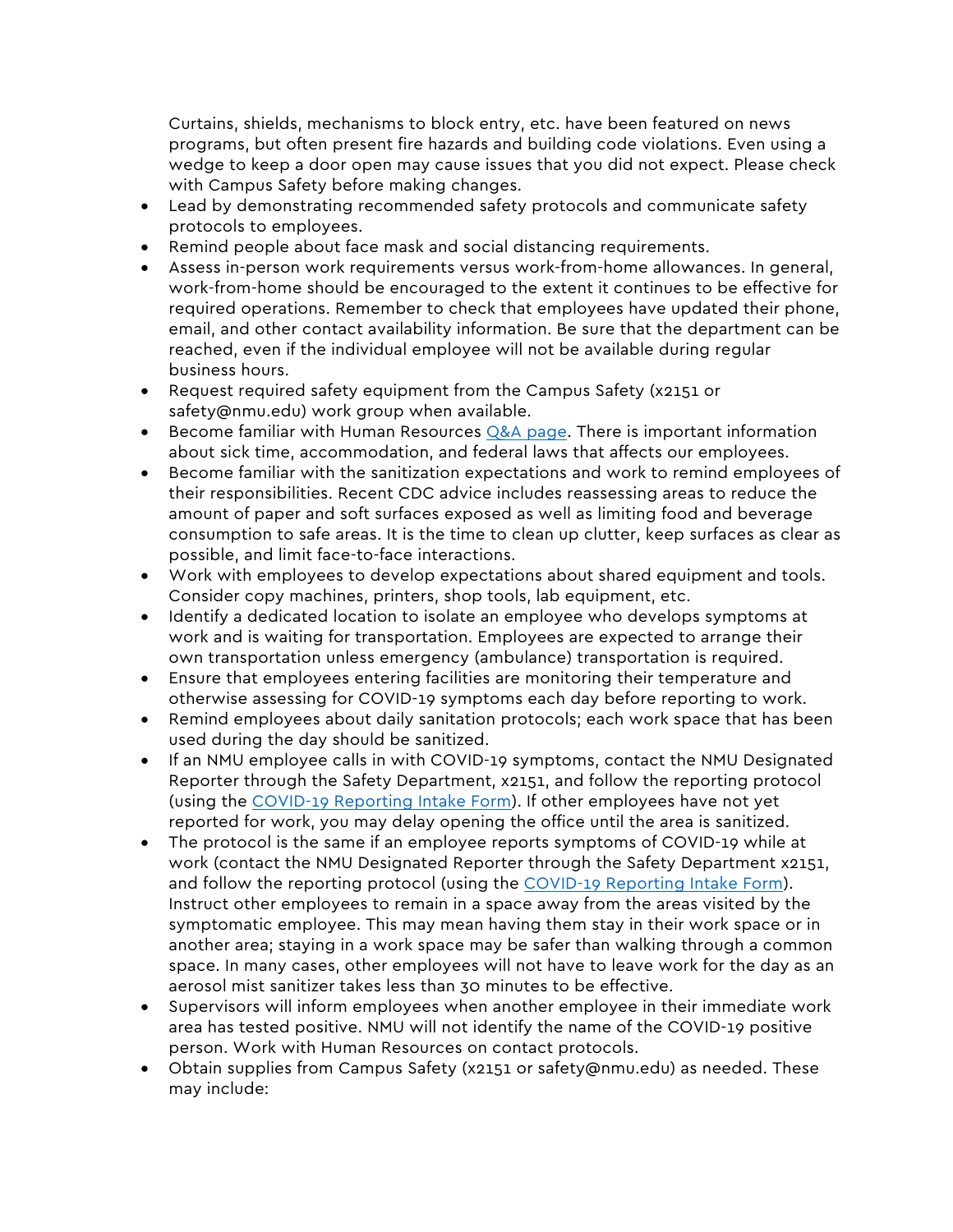- o Face masks for employees (NMU has a goal of obtaining 2 masks for each employee. Employees are allowed to provide their own as well.)
- o Face masks for visitors who arrive without a mask
- o Cleaning supplies\*
- o Other PPE, such as face shields, gloves, gowns, etc.
- o Signage
- o Plexiglass desk shields to place a barrier between an employee and a visitor
- o Shield barriers to limit contact between desks
- o Stanchions, ropes, stickers, or floor paint to indicate appropriate social distance spacing

\*Note: NMU will supply cleaning fluids and wipes. The Safety Department has attempted to make bulk purchases of these supplies so that they can be delivered to departments according to their needs and as supply allows. An ordering form is in development for the MyNMU page. Until then, contact Safety at 2151 or safety@nmu.edu.

• Finally, supervisors will request evidence from each supervised employee that they understand and accept Safety Readiness Requirements before requesting that their access to university buildings is reactivated by the NMU Police Department.

Supervisors of persons determined to have high or very high exposure risk may have to implement additional safety protocols, such as wearing K95 or N95 masks, latex gloves, virus protection goggles, taking temperatures, or aerosol disinfection protocols. Request guidance from the appropriate work group leader from the Campus Safety/Risk Management Work Group as needed.

## **Flowchart Guide for Reporting COVID-19**

Flowchart pdf

## **COVID-19 Reporting Intake Form**

Reporting Intake Form in pdf

## **Building Maintenance Custodial Staff Responsibilities**

Cleaning, Sanitizing and Disinfection Responsibilities:

Building Maintenance custodial staff are NOT required to clean and sanitize each workspace on campus. Their regular work duties of caring for the common areas have been adjusted and modified during the COVID-19 pandemic period to include the following additional responsibilities:

- Comply with federal and state safety (sanitization and disinfection) standards as relayed during training to custodial staff
- Clean and sanitize, according to safety standards, common areas, bathrooms, and areas each day or as directed by management; other employees have been informed that unless directed by Building Maintenance management, cleaning and sanitizing individual office spaces are the responsibility of the office staff
- Periodically monitor and refill soap, hand-sanitizer, and hand-drying paper stations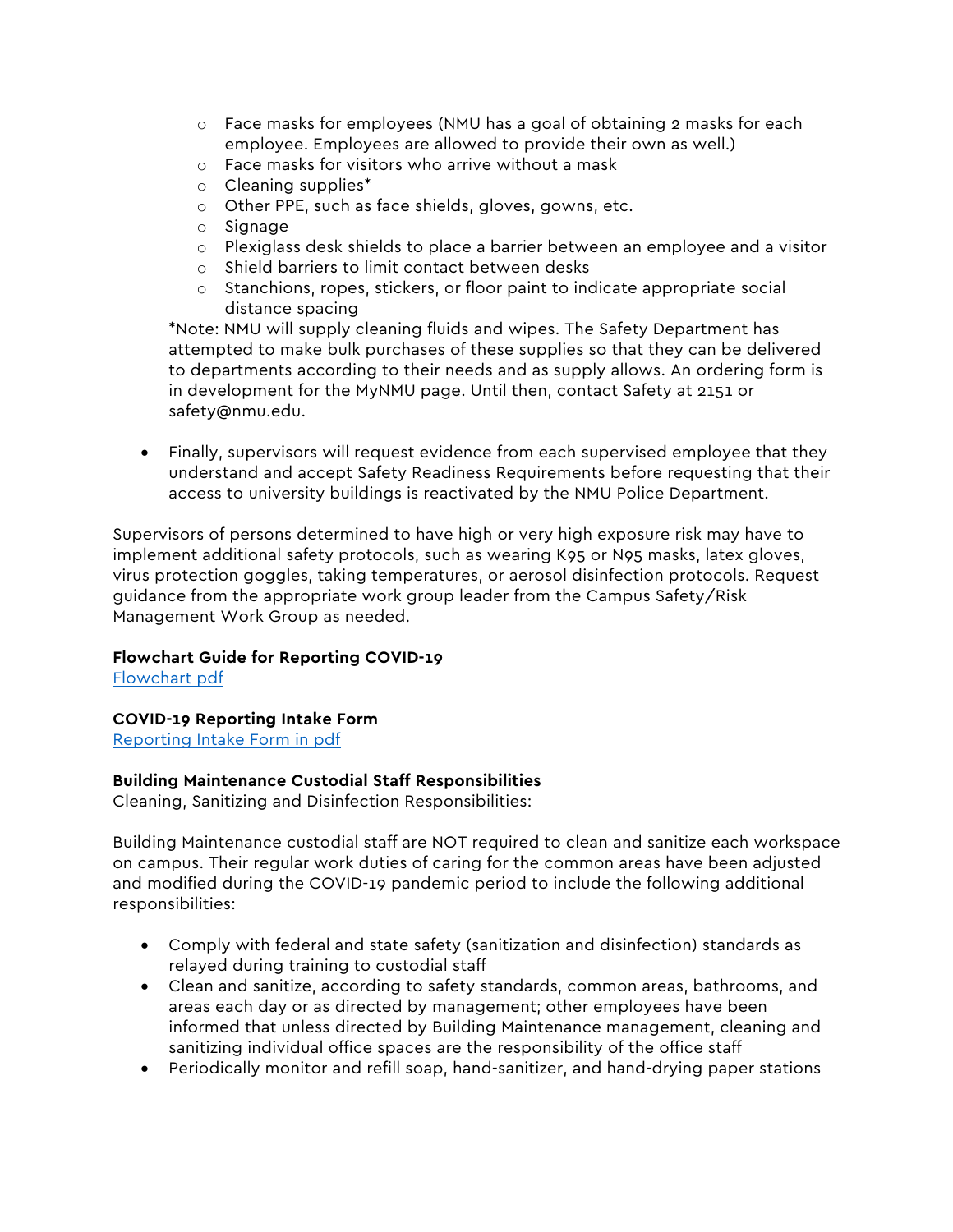- Direct offices to the resources available for cleaning and sanitizing supplies, and other barrier/engineering controls, including Plexiglas dividers, informational posters, and the preparedness guide (to come)
- Certain custodial staff may be specially trained and called upon to sanitize areas reported to have been used by a person with COVID symptoms. This effort will be guided by and initiated by Building Maintenance after receiving notification of a COVID-19 report through the designated contact person in the Safety Department.

# *Sanitizing/Disinfecting After a Report of COVID-19 Symptoms*

Members of the Building Maintenance custodial staff have been specially trained about the cleaning risks and protocols. After an area has been identified as being used by a person with COVID-19 symptoms or diagnosis, the preferred protocol is to shut off the area for 24- 72 hours. This allows any misted particles to fall and the virus to expire. If there is no pressing reason to access the space, this is the best practice.

If it is necessary to access the space, contact the Safety Department, who will coordinate the disinfection. Custodial staff will use either a misting solution or a new device called a Clorox 360 to disinfect the space. The area must not be used during the time it takes for the disinfection mist to work, typically no longer than 30 minutes. After the disinfection is complete, the area can used again.

# **CLASSROOMS, WORK AREAS AND OTHER SPACES**

## **Classroom Space**

Classroom space is being addressed by the Academic Work Group, headed by Rob Winn. Deans and Department Heads do not have to assess classroom or laboratory space for faculty at this time. Risk mitigation detailed in the American College Health Association (ACHA) guidelines, including social distancing within the classrooms, and how to allot space and equipment for smaller population classes, distancing between class periods, laboratory work, and others are being considered. Currently, Department Heads can request a walk-through to prepare for employees returning to campus and for labs being conducted in the summer from the Safety Department (x2151 or Safety@nmu.edu). As NMU moves closer to the start of Fall classes, more information about classroom and laboratory space will be communicated.

# **Other Small Spaces**

Small shared spaces, such as elevators and bathrooms, present challenges for both cleaning and social distancing. Based on current guidance from the CDC, these areas will be marked to show adjusted maximum capacity. Generally, elevators should be used by no more than two persons at a time. Watch for signs that indicate the maximum number of people allowed and floor markings that indicate social distancing guidance.

# **Other Work Areas**

Other areas specifically identified by State of Michigan Executive Order 2020-91 include some specific risk mitigation controls for several job functions at NMU. These additional requirements must be assessed before operations may resume/continue. The areas identified include:

• Construction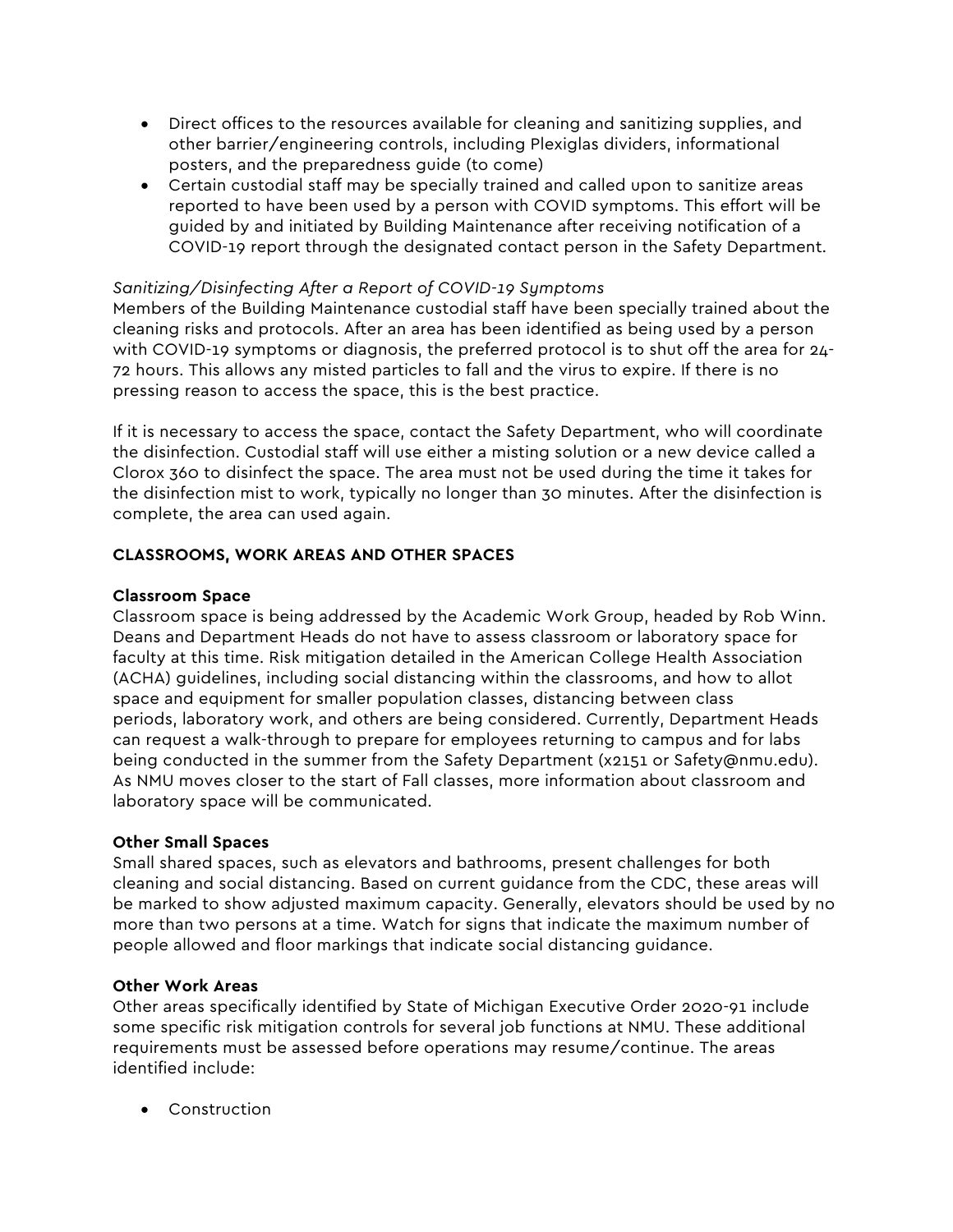- Dining and Restaurants
- Housing
- Law Enforcement/First Responders
- Health Providers
- Research in Laboratories
- Field Research

Each area will submit a Risk Mitigation (under Controls for High and Very High Exposure Risk) to the Campus Safety/Risk Management Work Group.

## **ASSESSING & MITIGATING LEVELS OF EXPOSURE RISK**

## **Risk Categories**

NMU cannot eliminate all risk factors surrounding the spread of an infectious disease. The decision on when and how to return to work will be done based on the individual job being performed and the risks that surround that job. Supervisors are charged with completing a risk assessment of each area to identify the exposure level and reasonable safety precautions. A checklist is being developed to assist with this process. The work group contacts can help supervisors with questions and concerns. Individual employees should notify Human Resources about concerns related to personal risk factors.

The OSHA Occupation Risk Pyramid separates exposure risk into four separate categories. A summary of those categories follow. Review these risk summaries and identify when additional mitigation measures will be required.

#### *Lower Exposure Risk*

These are jobs that do not require contact with people known to be or suspected of being infected. Examples of job tasks with a lower exposure risk include those with minimal occupational contact with students, the public, or coworkers.

## *Medium Exposure Risk*

These are jobs that require frequent contact with people who may be infected, but who are not known to be infected. Examples of job tasks with a medium exposure risk include those who may have contact with students or the general public.

## *High Exposure Risk*

These jobs have a high potential for exposure to known or suspected sources of an infectious disease. Examples of job tasks with a high exposure risk include healthcare support, medical transport, and mortuary workers exposed to a person known to have an infectious disease.

## *Very High Exposure Risk*

These jobs have a high potential for exposure to known or suspected sources of an infectious disease during specific medical, postmortem, or laboratory procedures. Examples of job tasks with a very high exposure risk include healthcare and morgue workers performing aerosol-generating procedures or collecting/handling specimens from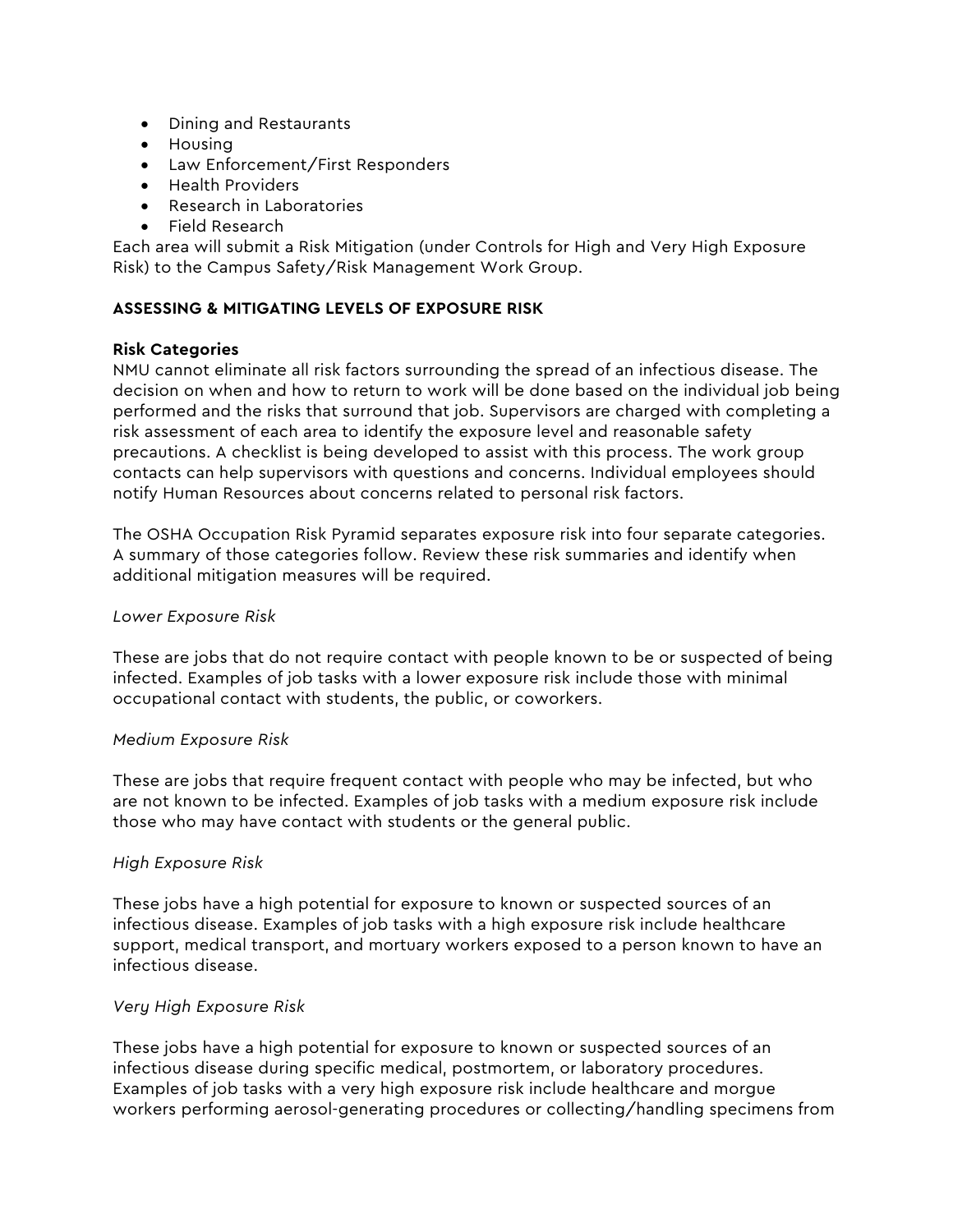potentially infectious patients or bodies of people known to have or suspected of having an infectious disease.

# *Persons with Additional Risk for Serious Illness*

In addition to the OSHA risk pyramid, NMU recognizes that persons with additional risk factors for serious illness, or who live with persons with additional risk, may want to request additional mitigation measures. Employees will contact Human Resources for guidance. Student employees also contact Human Resources. Note that when classes resume, students who request additional mitigation measures will work through the NMU Disability Services office.

# *Risk Mitigation Controls*

These are the mitigation measures (controls) available at NMU for low and medium risk exposure. When implementation is already assigned to a specific department that is noted.

# **Elimination Controls**

- Social distancing of six feet from other people in a classroom, office, shop, or customers location;
- Limit the number of persons allowed to work in a common area. The State of Michigan has proposed a guideline of 10 per space but NMU supports efforts to limit the persons in a space to less than 10 when possible. Avoid common areas (offices and shops) unless necessary;
- NMU will not allow visitors who do not have a legitimate reason to be in campus buildings until allowed by state guidelines;
- Campus Safety (x2151 or safety@nmu.edu) will designate entrances and exits for each location where required;
- Campus Safety (x2151 or safety@nmu.edu) will post signage in common space areas to remind employees to social distance;
- Consider curb-side pickup for materials distribution;
- Delivery personnel will use Verbal Confirmation (V.C.) in the notes section of the delivery confirmation (instead of collecting signatures); and
- By default, only one employee is permitted in any NMU vehicle. When two or more must travel together, they should wear proper PPE, assure each supervisor that they have not demonstrated any COVID-19 symptoms within 14 days, and distance as much as possible within the vehicle.

# **Engineering Controls**

- COVID-19 Hazard Communication signs will be posted throughout the office and shop area. (Assigned to Campus Safety x2151 or safety@nmu.edu);
- Guard walls or wall segments may be installed at designated offices that are unable to adhere to six feet social distancing requirements (Assigned to Campus Safety x2151 or safety@nmu.edu) and the Campus Safety/Risk Management work group. Walls and dividers will be installed at supervisor request when materials are available). DO NOT install walls, curtains, barriers, or other dividers without approval from the Campus Safety/Risk Management work group. This is required to ensure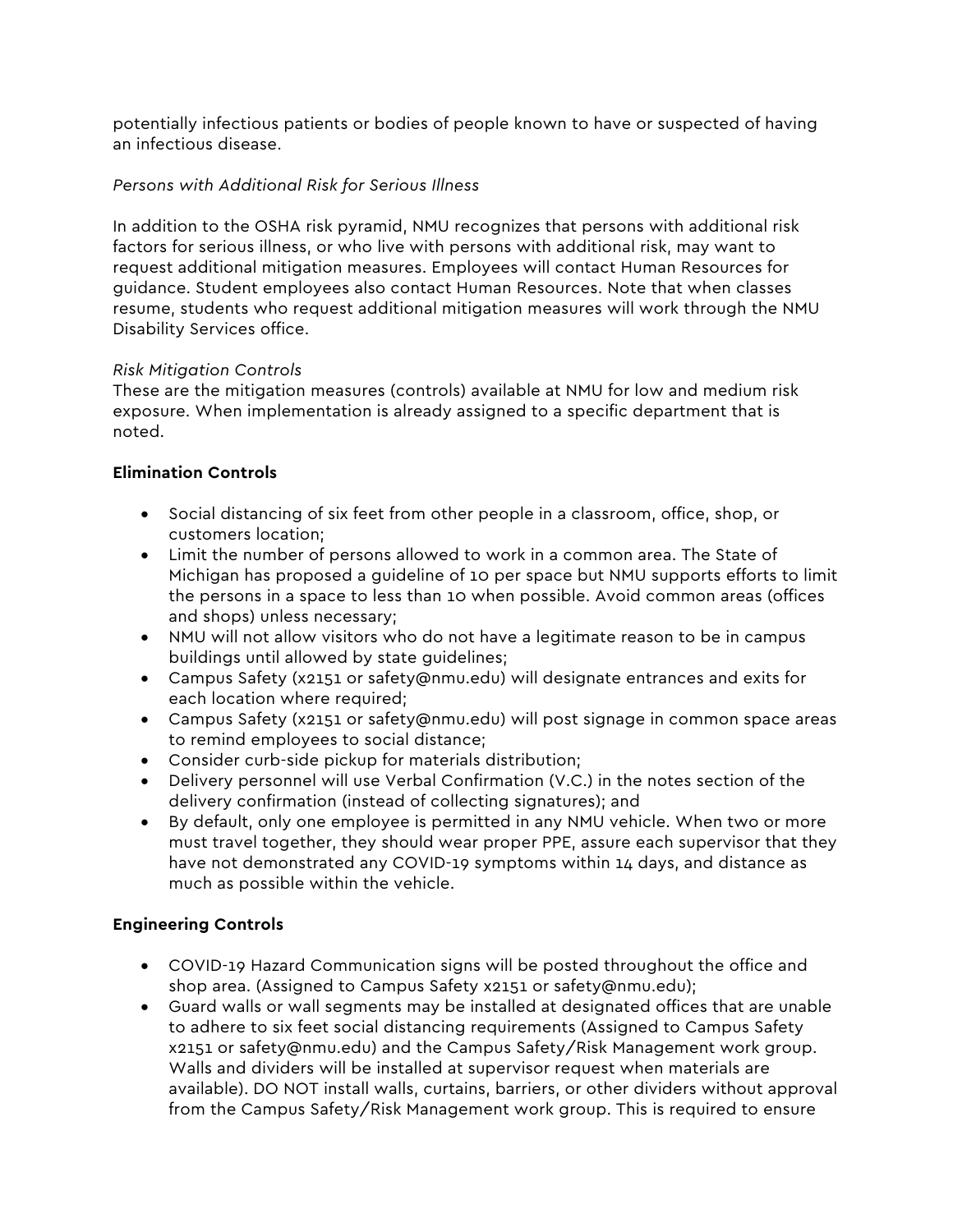we do not break fire and building codes, or inadvertently mitigate COVID-19 risk while increasing another kind of risk;

- Kitchen equipment, such as coffee pot, refrigerator, and microwave will be spaced apart, with a goal spacing of six feet, to avoid multiple people using kitchen equipment in a confined space. Alternately, allow one person in the break area at a time (Assigned to each department). For the time being, do not share plates or cups or utensils;
- Sanitation of common areas, bathrooms, as well as door handles and light switches will be performed at least daily (Assigned to custodial staff);
- More frequent sanitation of commonly touched surfaces will be sanitized with product kept in the work area (Assigned to work-area employees);
- If possible, consider designated in and out doors as well as walking traffic flows;
- Consider delivery, such as mail delivery. There is little evidence that COVID-19 is transmitted via fiber surfaces. However, departments may decide to segregate delivered items for some period of time, typically 24 hours, and then handle it as little as possible. This may involve a sorting station and a posted time to pick up the sorted mail; and
- Areas governed by health department rules (such as kitchens that serve food to students or the public and health facilities) will be sanitized and disinfected according to health department guidelines (training directed by supervisors).

# **Administrative Controls**

- Supervisors are responsible for creating a schedule for employees returning to the office. Jobs should be prioritized to determine the work functions that must be performed in the office first. Staggering shift and break times for returning employees should be based on the availability of office space allowing for proper social distancing as well as union contract requirements. Contact Human Resources with questions;
- Job functions will be evaluated. Remote work will be allowed unless the job function will not be effectively performed from a remote location. In-person contact should be limited to the extent possible;
- Consider taking steps to reduce entry congestion, such as staggering start times or adopting a rotating schedule for on-site work;
- Meetings will be held using video conferencing systems; and
- COVID-19 Hazard Communication Signs will be posted throughout office and shop area as reminders to maintain six-feet social distancing, hand sanitation, and sanitation of frequently touched surfaces. Generally assigned to Campus Safety x2151 or safety@nmu.edu, although additional signage may be available from Campus Safety x2151 or safety@nmu.edu.

# *Controls for High and Very High Exposure Risk*

The risk mitigation controls for high and very high risk exposure are not suitable for a backto-work general guide. For jobs identified as high or very high risk exposure, supervisors are expected to develop plans that adhere to OSHA, MIOSHA, CDC, and relevant professional organization guidelines. Supervisors must contact the Campus Safety/Risk Management work group before approving employees to resume high or very high risk exposure work activities.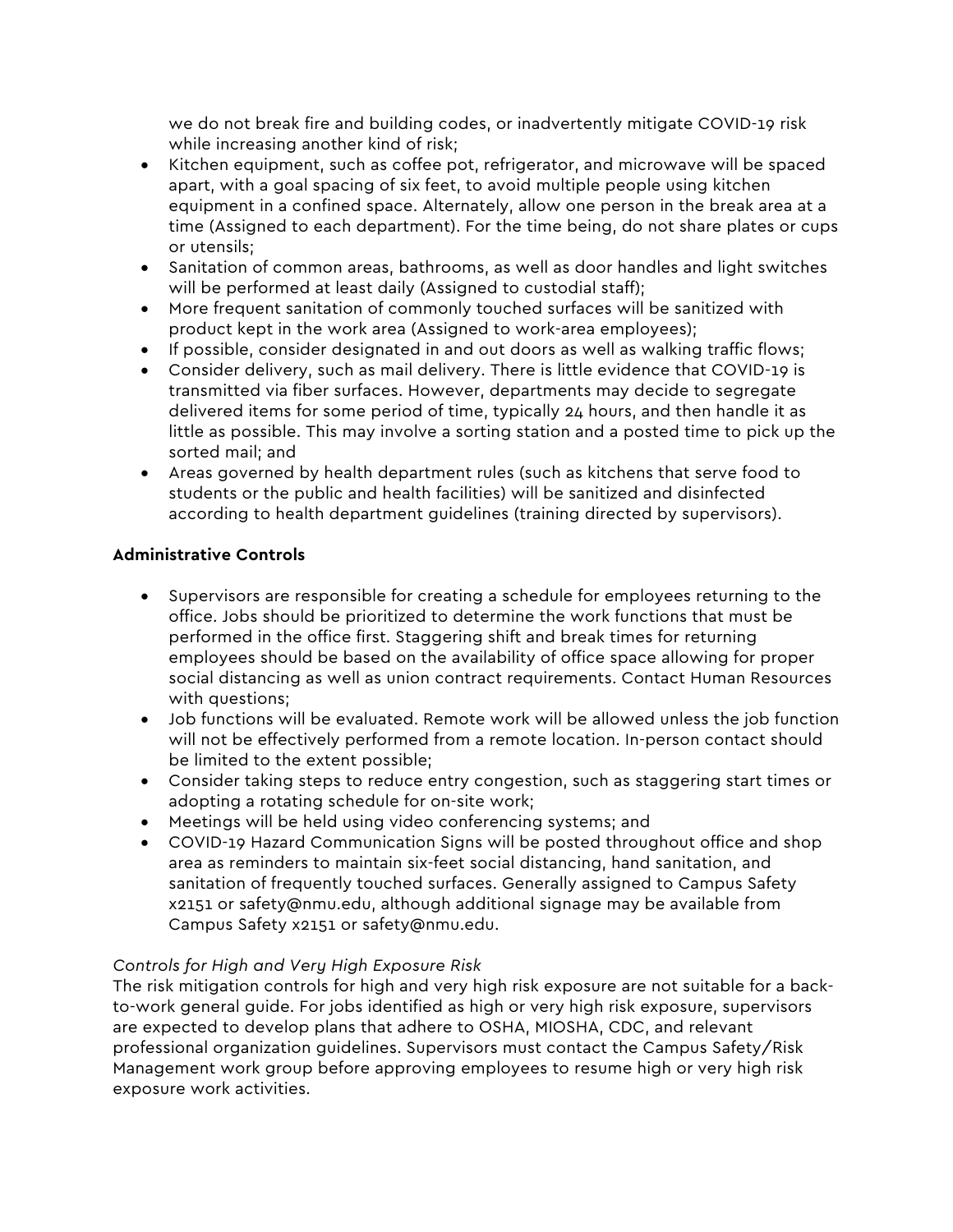- 1. Contact either one of the Logistics co-chairs (Cindy Paavola and Mike Bath) or Campus Safety and Risk Management work group co-chairs (Lee Gould and Jill Compton) to assign an appropriate review person or persons for the back-to-work risk plan developed;
- 2. Use appropriate industry standards to identify appropriate risk mitigation controls for the high and very high risk functions;
- 3. Obtain review and approval;
- 4. Forward the plan to Jill Compton.

There is no formal template for documenting the identified risks. However, the following would be appropriate:

| Using standards from: ________________________ (link to standards resource) |
|-----------------------------------------------------------------------------|
|                                                                             |
|                                                                             |
|                                                                             |
|                                                                             |
|                                                                             |

3.

# **LOGISTICS TEAM AND WORK GROUPS**

# **COVID-19 Emergency Logistics Team Goals**

Early in the pandemic, President Fritz Erickson formed an Emergency Logistics Team to coordinate NMU's response to COVID-19. As the pandemic progressed, he deployed twelve work groups that report to the Logistics Team co-chairs. The Logistics Team and work groups include persons from every union group and represent a diverse cross-section of the NMU campus. The Logistics Team and work groups are now charged with:

- anticipating and identifying the barriers to returning to campus;
- providing reasonable alternatives when barriers are identified;
- providing resources for returning employees and students;
- identifying regulatory restrictions;
- assessing the plan's responsiveness and effectiveness as it is implemented, as well as recommending adjustments;
- utilizing the university's emergency communication plan;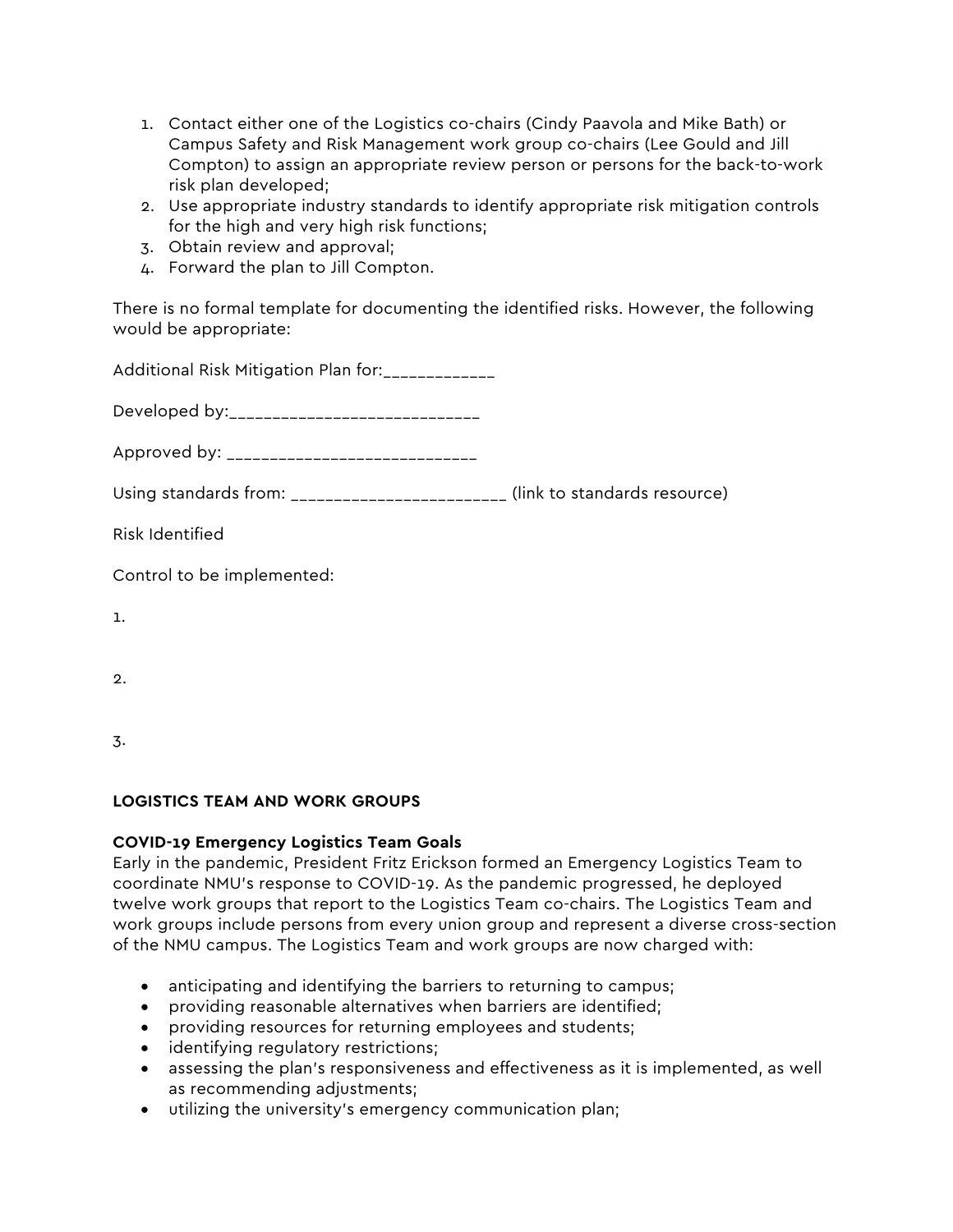- identifying and applying for monetary resources;
- addressing concerns reported as people return to campus and NMU moves through to the post-pandemic phase;
- adjusting the university's emergency response plan in order to be prepared should persistent COVID-19 spread or uncontrolled growth phases occur in Michigan Region 8 or the NMU campus.

## **LOGISTICS TEAM WORK GROUPS AND CONTACTS**

Co-Chairs: Cindy Paavola and Mike Bath

Academic Work Group: Rob Winn

Athletics Work Group: Forrest Karr

Campus Safety/Risk Management Work Group: Lee Gould and Jill Compton

Communications and Community Work Group: Cindy Paavola and Derek Hall

Facilities/Custodial Work Group: Kathy Richards

Financial Work Group: Matt Franti

Health Matters Work Group: Chris Kirkpatrick and Paul Mann

Housing and Residential Life Work Group: Jeff Korpi

Dining/Auxiliary Services Work Group: Tom Helgren

HR/Staff Matters Work Group: Rhea Dever

Student Activities and Services Work Group: Christine Greer

Technology Work Group: Dave Maki and Felecia Flack

## **ADDITIONAL INFORMATION**

## **Scope of Plan**

The physical spaces where NMU employees work and the kinds of interactions employees have with others will be evaluated using MIOSHA's risk assessment standards. The results will guide decisions about how to reduce risk. The plan will also guide employees on the options available to keep the NMU community safe.

In addition, supervisors of any area identified as high or very high exposure must contact the Campus Safety/Risk Management work group to develop and document a safe returnto-work plan specific to those areas before employees return to campus.

Finally, this document is not the resource for determining how to record work and leave time. Long-established labor regulations have been adjusted by federal and state executive